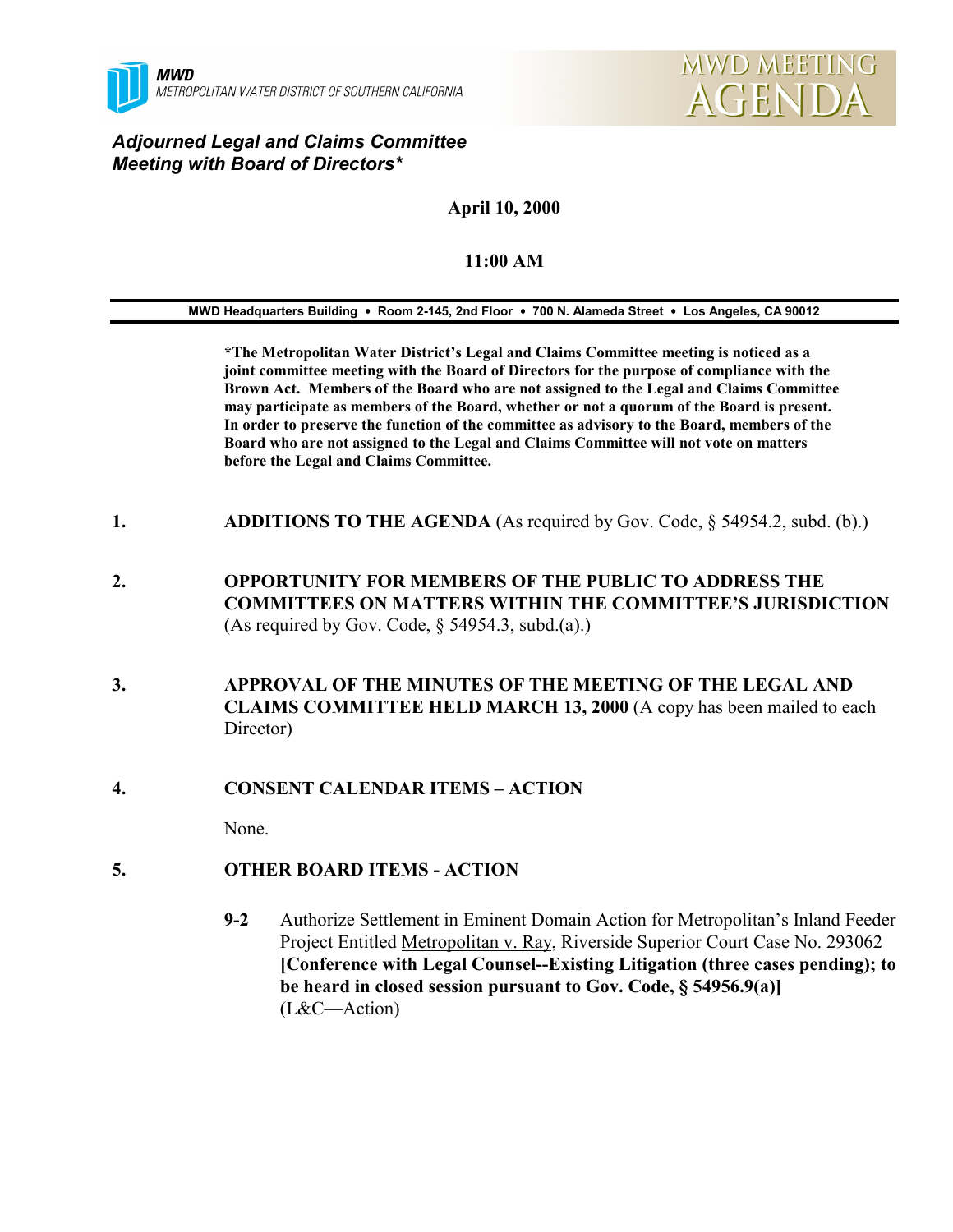- **9-3** Authorize Litigation Against Kenko, Inc for Violation of the False Claims Act and Breach of Contract **[Conference with Legal Counsel – Pending Litigation, to be heard in closed session pursuant to Gov. Code § 54956.9(a)]** (L&C—Action)
- **9-4** Briefing and Request for Appropriate Action: Inland Feeder Contracts **[Conference with Legal Counsel - Significant Exposure to Litigation (one matter); to be heard in closed session pursuant to Gov. Code § 54956.9(b)]** (L&C, E&O--Action) **[To be distributed at meeting]**

#### **6. BOARD INFORMATION ITEMS**

**10-6** Briefing on Diamond Valley Lake (Eastside Reservoir Project) Construction Claims Filed by Kiewit-Granite for Construction of the East Dam **[Conference with Legal Counsel—Significant Exposure to Litigation (one matter); to be heard in closed session pursuant to Gov. Code § 54956.9(b)]**

### **7. COMMITTEE ITEMS**

- **a.** Oral Update on Inland Feeder Property Condemnation Matters and Threatened Litigation, Identified by Owners' Names on **Attachment A [Conference with Legal Counsel--Existing and Anticipated Litigation; to be heard in closed session pursuant to Gov. Code, §§ 54956.9(a) and (b)]**
- **b.** General Counsel's Report of Monthly Activities
- **c.** Third Quarter Update on General Counsel's Business Plan

### **8. FOLLOW-UP ITEMS**

None.

NOTE: At the discretion of the committee, all items appearing on this agenda, whether or not expressly listed for action, may be deliberated and may be subject to action by the committee.

> This committee reviews items and makes a recommendation for final action to the full Board of Directors. Final action will be taken by the Board of Directors. Agendas for the meeting of the Board of Directors may be obtained from the Executive Secretary. This committee will not take any final action that is binding on the Board, even when a quorum of the Board is present.